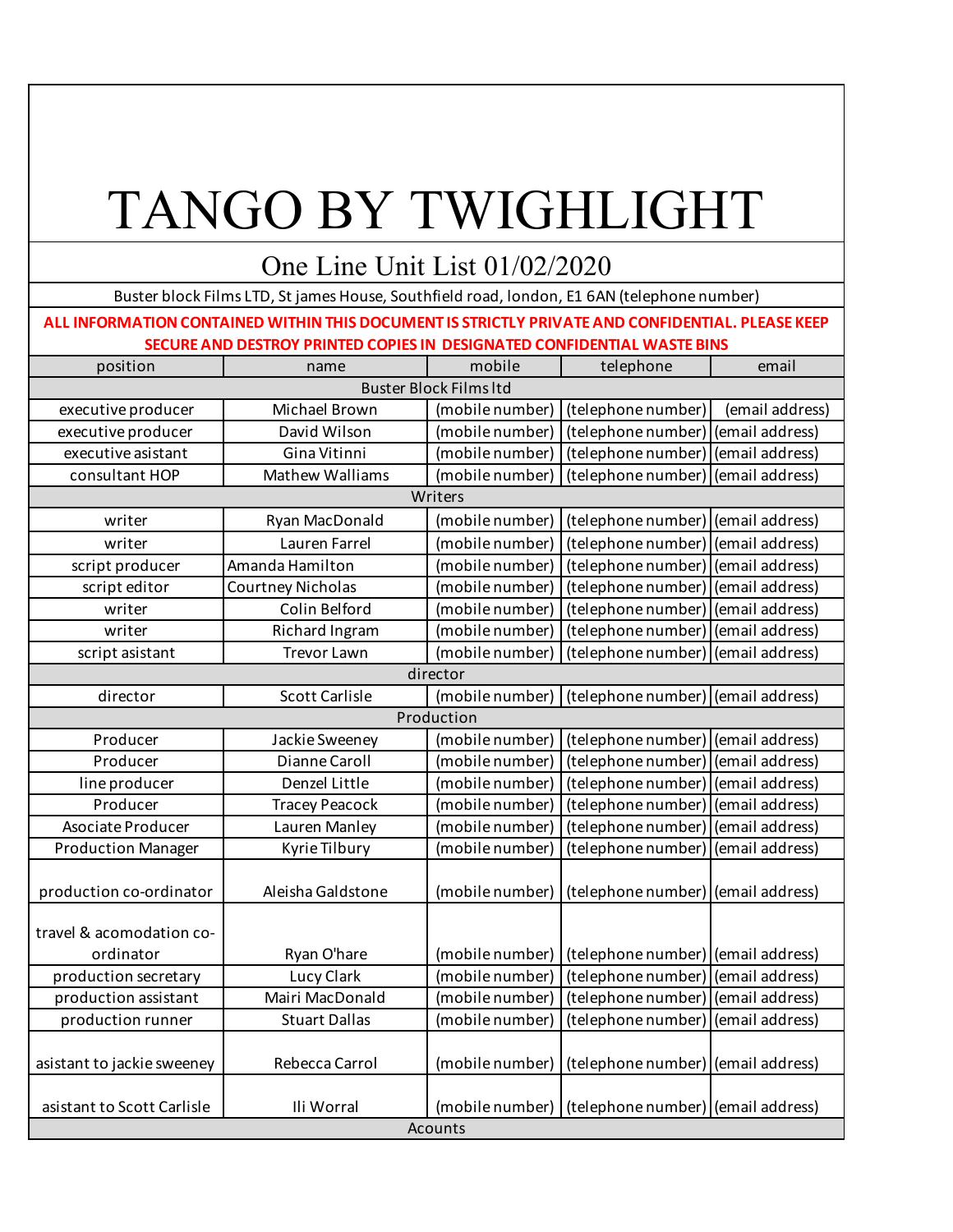| financial controller       | Theresa Sorbe         | (mobile number)                  | (telephone number) (email address) |                 |  |
|----------------------------|-----------------------|----------------------------------|------------------------------------|-----------------|--|
| production acountant       | Gary Wallace          | (mobile number)                  | (telephone number) (email address) |                 |  |
| production acountant       | <b>Tina Barr</b>      | (mobile number)                  | (telephone number) (email address) |                 |  |
| assistant acountant        | <b>Adele Glancy</b>   | (mobile number)                  | (telephone number) (email address) |                 |  |
| assistant acountant        | Dameon Radcliffe      | (mobile number)                  | (telephone number) (email address) |                 |  |
|                            |                       | Armourer c/o 6 Shot Revolver LTD |                                    |                 |  |
| armourer                   | <b>Tim Carter</b>     | (mobile number)                  | (telephone number) (email address) |                 |  |
| armourer                   | Helena Burton         | (mobile number)                  | (telephone number) (email address) |                 |  |
|                            |                       | Art Department                   |                                    |                 |  |
| Production designer        | Philip Clachrie       | (mobile number)                  | (telephone number) (email address) |                 |  |
|                            |                       |                                  |                                    |                 |  |
| Standby art director       | George barratt        | (mobile number)                  | (telephone number) (email address) |                 |  |
| assistant art director     | Megan Brakewell       | (mobile number)                  | (telephone number) (email address) |                 |  |
|                            |                       |                                  |                                    |                 |  |
| art department co-         |                       |                                  |                                    |                 |  |
| ordinator                  | Lance Kerton          | (mobile number)                  | (telephone number) (email address) |                 |  |
| set decorator              | Mary Hipkiss          | (mobile number)                  | (telephone number) (email address) |                 |  |
|                            |                       |                                  |                                    |                 |  |
| asistant set decorator     | Viki Erskine          | (mobile number)                  | (telephone number) (email address) |                 |  |
| production buyer           | Lola Hislare          | (mobile number)                  | (telephone number) (email address) |                 |  |
|                            |                       |                                  |                                    |                 |  |
| assistant buyer            | Skye Messian          | (mobile number)                  | (telephone number) (email address) |                 |  |
| asistant buyer             | Carlos Martinez       | (mobile number)                  | (telephone number) (email address) |                 |  |
| petty cash buyer           | Corina Short          | (mobile number)                  | (telephone number) (email address) |                 |  |
| storyboard artist          | Shirley Tolan         | (mobile number)                  | (telephone number) (email address) |                 |  |
| props concept artist       | <b>Brian Gorton</b>   | (mobile number)                  | (telephone number) (email address) |                 |  |
| graphic designer           | Jaqueline Daniels     | (mobile number)                  | (telephone number) (email address) |                 |  |
| graphic designer           | Anthony Gleeson       | (mobile number)                  | (telephone number) (email address) |                 |  |
| draughtsperson             | Sylvia Gale           | (mobile number)                  | (telephone number) (email address) |                 |  |
| draughtsperson             | Kevin Brown           | (mobile number)                  | (telephone number) (email address) |                 |  |
| junior draughtsperson      | Marcus Carpuron       | (mobile number)                  | (telephone number) (email address) |                 |  |
|                            |                       |                                  |                                    |                 |  |
| junior darughtsperson      | Delia Hill            | (mobile number)                  | (telephone number) (email address) |                 |  |
|                            |                       |                                  |                                    |                 |  |
| art department asisitant   | Derick Freightas      | (mobile number)                  | (telephone number) (email address) |                 |  |
| <b>Assistant Directors</b> |                       |                                  |                                    |                 |  |
| 1st Assistant Director     | <b>Richard Farmer</b> | (mobile number)                  | (telephone number) (email address) |                 |  |
| 2nd Assistant Director     | Sophie Kennedy        | (mobile number)                  | (telephone number) (email address) |                 |  |
| 3rd Assistant Director     | Andrew Sutherland     | (mobile number)                  | (telephone number) (email address) |                 |  |
| <b>Floor Runner</b>        | Katherine Stewart     | (mobile number)                  | (telephone number) (email address) |                 |  |
| Floor runner               | Sean Glennon          | (mobile number)                  | (telephone number)                 | (email address) |  |
|                            | Camera                |                                  |                                    |                 |  |
|                            |                       |                                  |                                    |                 |  |
| Director of Photography    | <b>Ed Gadd</b>        | (mobile number)                  | (telephone number) (email address) |                 |  |
| A Camera Opertor           | Victoria Cohen        | (mobile number)                  | (telephone number) (email address) |                 |  |
|                            |                       |                                  |                                    |                 |  |
| A Camera 1st Assistant /   |                       |                                  |                                    |                 |  |
| <b>Focus Puller</b>        | Jonny Diivers         | (mobile number)                  | (telephone number) (email address) |                 |  |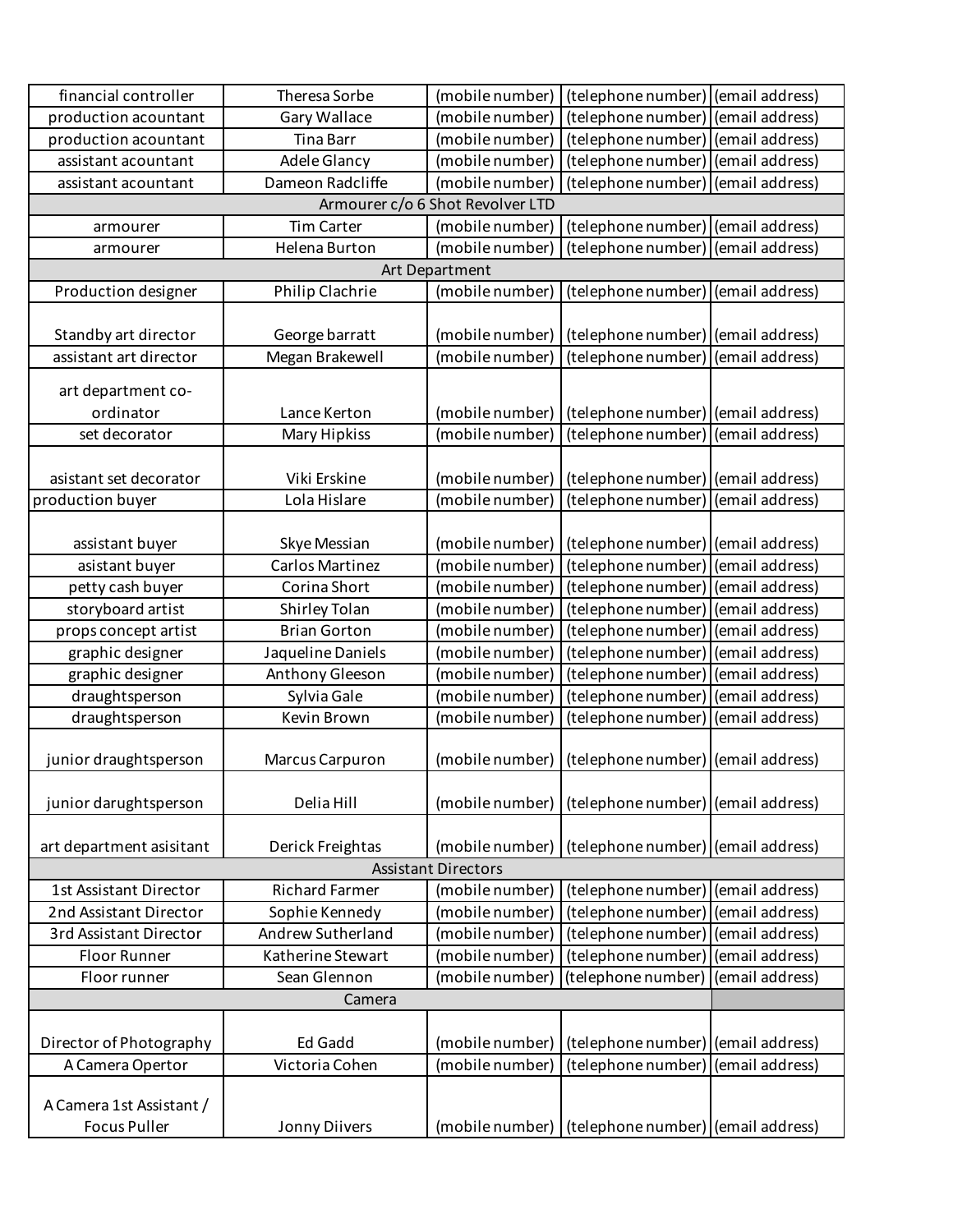| A Camera 2nd Assistant             | <b>Stephen Summers</b>                   | (mobile number) | (telephone number) (email address) |                 |
|------------------------------------|------------------------------------------|-----------------|------------------------------------|-----------------|
| <b>B Camera Operator</b>           | Alexander Britt                          | (mobile number) | (telephone number) (email address) |                 |
|                                    |                                          |                 |                                    |                 |
| B Camera 1st Assistant /           |                                          |                 |                                    |                 |
| <b>Focus Puller</b>                | Wiliam Ho                                | (mobile number) | (telephone number) (email address) |                 |
|                                    |                                          |                 |                                    |                 |
| <b>B Camera 2nd Assistant</b>      | Aiden Bowden                             | (mobile number) | (telephone number) (email address) |                 |
| Camera Trainee                     | Mounir Ben Bachir                        | (mobile number) | (telephone number) (email address) |                 |
| Camera Trainee                     | Shanice Henry                            | (mobile number) | (telephone number) (email address) |                 |
|                                    |                                          | Casting         |                                    |                 |
| <b>Casting Director</b>            | Hazel Lovejoy                            | (mobile number) | (telephone number) (email address) |                 |
|                                    |                                          |                 |                                    |                 |
| <b>Casting Directors Assistant</b> | George Thompson                          | (mobile number) | (telephone number) (email address) |                 |
|                                    | Catering C/O Sam & Ellas Catering Co LTD |                 |                                    |                 |
| Head Chef                          | <b>Brendan Moodie</b>                    | (mobile number) | (telephone number) (email address) |                 |
| Cook                               | Dave Lewis                               | (mobile number) | (telephone number) (email address) |                 |
| Cook                               | Mary Kippling                            | (mobile number) | (telephone number) (email address) |                 |
|                                    |                                          | Construction    |                                    |                 |
|                                    |                                          |                 |                                    |                 |
| construction manager               | Gordon Robertson                         | (mobile number) | (telephone number) (email address) |                 |
| Chargehand Painter                 | Claude Edwards                           | (mobile number) | (telephone number) (email address) |                 |
| Chargehand Painter                 | Alice Cooper                             | (mobile number) | (telephone number) (email address) |                 |
|                                    |                                          |                 |                                    |                 |
| Chargehand Carpenter               | Jack Benson                              | (mobile number) | (telephone number) (email address) |                 |
| Chargehand Carpenter               | Colin Byrne                              | (mobile number) | (telephone number) (email address) |                 |
| Scenic Carpenter                   | Daryl Amat                               | (mobile number) | (telephone number) (email address) |                 |
| Scenic Carpenter                   | Demi Carey                               | (mobile number) | (telephone number)                 | (email address) |
| Scenic Carpenter                   | James Geddes                             | (mobile number) | (telephone number) (email address) |                 |
| Scenic Carpenter                   | <b>Charles Winstone</b>                  | (mobile number) | (telephone number) (email address) |                 |
| Scenic Carpenter                   | Peter Chamberlan                         | (mobile number) | (telephone number) (email address) |                 |
| Scenic Carpenter                   | Henry Churchill                          | (mobile number) | (telephone number) (email address) |                 |
| Scenic Carpenter                   | <b>Desmond Garrity</b>                   | (mobile number) | (telephone number) (email address) |                 |
| Scenic Painter                     | Oliver Bloom                             | (mobile number) | (telephone number) (email address) |                 |
| Scenic Painter                     | Jack Woods                               | (mobile number) | (telephone number) (email address) |                 |
| <b>Scenic Painter</b>              | Jhon Wills                               | (mobile number) | (telephone number) (email address) |                 |
| <b>Scenic Painter</b>              | Calum Lockheart                          | (mobile number) | (telephone number)                 | (email address) |
| <b>Scenic Painter</b>              | <b>Finley McGauley</b>                   | (mobile number) | (telephone number) (email address) |                 |
| Scenic Painter                     | <b>Edward Martin</b>                     | (mobile number) | (telephone number) (email address) |                 |
| Labourer                           | Mark Garitey                             | (mobile number) | (telephone number)                 | (email address) |
| Labourer                           | Benjamin Windsor                         | (mobile number) | (telephone number) (email address) |                 |
| <b>Standby Carpenter</b>           | Martin Allen                             | (mobile number) | (telephone number)                 | (email address) |
| <b>Standby Scenic Painter</b>      | Gavin Morell                             | (mobile number) | (telephone number)                 | (email address) |
|                                    |                                          | Composer        |                                    |                 |
| Composer                           | <b>Grant Mcaskill</b>                    | (mobile number) | (telephone number) (email address) |                 |
| Choreography                       |                                          |                 |                                    |                 |
| Choreographer                      | Simone Roberts                           | (mobile number) | (telephone number) (email address) |                 |
|                                    |                                          | Costume         |                                    |                 |
|                                    |                                          |                 |                                    |                 |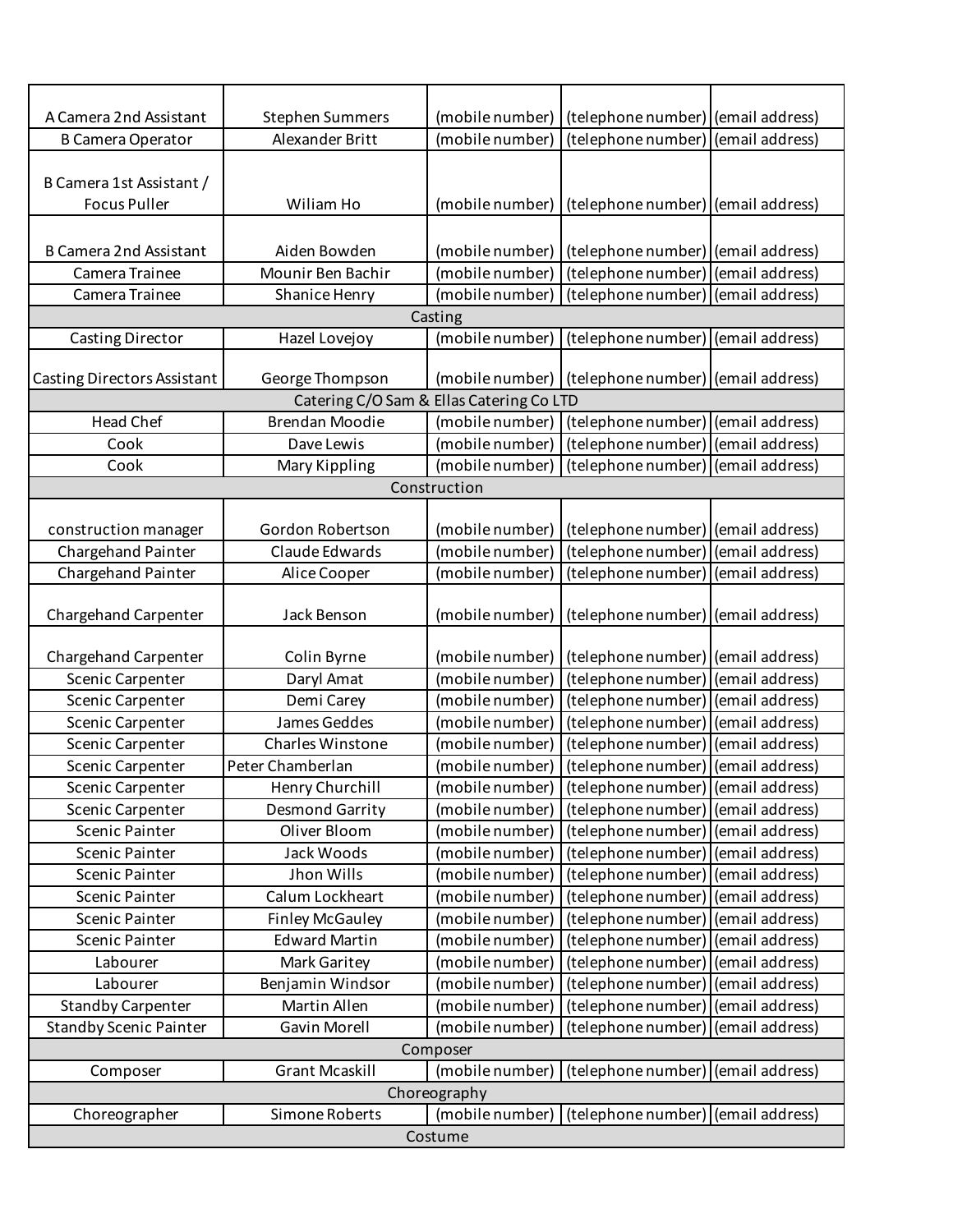| Costume Designer                       | Fiona Kayal            | (mobile number) | (telephone number) (email address) |  |  |
|----------------------------------------|------------------------|-----------------|------------------------------------|--|--|
| <b>Assistant Costume</b>               |                        |                 |                                    |  |  |
| Designer                               | Stephen Middleton      | (mobile number) | (telephone number) (email address) |  |  |
| Costume Supervisor                     | Lauren Hargate         | (mobile number) | (telephone number) (email address) |  |  |
|                                        |                        |                 |                                    |  |  |
| Costume Truck Supervisor               | Vivienne Baker         | (mobile number) | (telephone number) (email address) |  |  |
| Crowd Supervisor                       | Jessica Lennox         | (mobile number) | (telephone number) (email address) |  |  |
|                                        |                        |                 |                                    |  |  |
| Costume Breakdown Artist               | Lizzie Tennant         | (mobile number) | (telephone number) (email address) |  |  |
| Costume Maker                          | Darcy Holinsworth      | (mobile number) | (telephone number) (email address) |  |  |
| Costume Cutter                         | Maud Kuypers           | (mobile number) | (telephone number) (email address) |  |  |
| Costume Standby                        | Carl Thomson           | (mobile number) | (telephone number) (email address) |  |  |
| Costume Standby                        | Jeniffer Guise         | (mobile number) | (telephone number) (email address) |  |  |
| Costume Trainee                        | Sadie Dursley          | (mobile number) | (telephone number) (email address) |  |  |
|                                        |                        | Editors         |                                    |  |  |
| Editor                                 | Michael Hughes         | (mobile number) | (telephone number) (email address) |  |  |
| 1st Assistant Editor                   | <b>Stephen Small</b>   | (mobile number) | (telephone number) (email address) |  |  |
| 2nd Assistant Editor                   | Serena Doran           | (mobile number) | (telephone number) (email address) |  |  |
| <b>VFX Editor</b>                      | Marcus Danbury         | (mobile number) | (telephone number) (email address) |  |  |
| Post Supervisor                        | <b>Nick Tetlow</b>     | (mobile number) | (telephone number) (email address) |  |  |
| Post Co-Ordinator                      | Bella Kalfa            | (mobile number) | (telephone number) (email address) |  |  |
|                                        |                        | Electrical      |                                    |  |  |
| <b>Lighting Gaffer</b>                 | David Hutton           | (mobile number) | (telephone number) (email address) |  |  |
| <b>Best Boy</b>                        | Malcom Piggot          | (mobile number) | (telephone number) (email address) |  |  |
| <b>Rigging Gaffer</b>                  | Henry Mitchel          | (mobile number) | (telephone number) (email address) |  |  |
| HGV lighting tech                      | Colin Hamlin           | (mobile number) | (telephone number) (email address) |  |  |
| HGV lighting tech                      | Angelica Drysdale      | (mobile number) | (telephone number) (email address) |  |  |
| Lighting Tech                          | <b>Oscar Smart</b>     | (mobile number) | (telephone number) (email address) |  |  |
| <b>Practical Technician</b>            | Marvin Baird           | (mobile number) | (telephone number) (email address) |  |  |
| Desk Operator                          | <b>Monica Torres</b>   | (mobile number) | (telephone number) (email address) |  |  |
| Facilities C/O Showtime Facilities LTD |                        |                 |                                    |  |  |
|                                        |                        |                 |                                    |  |  |
| Showtime Facilities LTD                | Robybn Coventry        | (mobile number) | (telephone number) (email address) |  |  |
| <b>Facilities Captain</b>              | Patrick Clark          | (mobile number) | (telephone number) (email address) |  |  |
| Facilities                             | William Boyd           | (mobile number) | (telephone number) (email address) |  |  |
| Facilities                             | <b>Paul Burns</b>      | (mobile number) | (telephone number) (email address) |  |  |
| Facilities                             | <b>Barry McGrillen</b> | (mobile number) | (telephone number) (email address) |  |  |
| Grip                                   |                        |                 |                                    |  |  |
| Grip                                   | Mark Kemp              | (mobile number) | (telephone number) (email address) |  |  |
| <b>B Camera Grip</b>                   | Colin Hamilton         | (mobile number) | (telephone number) (email address) |  |  |
| <b>Health And Safety</b>               |                        |                 |                                    |  |  |
|                                        |                        |                 |                                    |  |  |
| Health And Safety Advisor              | Felicity Webbley       | (mobile number) | (telephone number) (email address) |  |  |
| Health And Safety Advisor              | Timothey Jarvis        | (mobile number) | (telephone number) (email address) |  |  |
| Insurance                              |                        |                 |                                    |  |  |
|                                        |                        |                 |                                    |  |  |
| Reel Insurance Brokers LTD             | Karen Wright           | (mobile number) | (telephone number) (email address) |  |  |
| Legal                                  |                        |                 |                                    |  |  |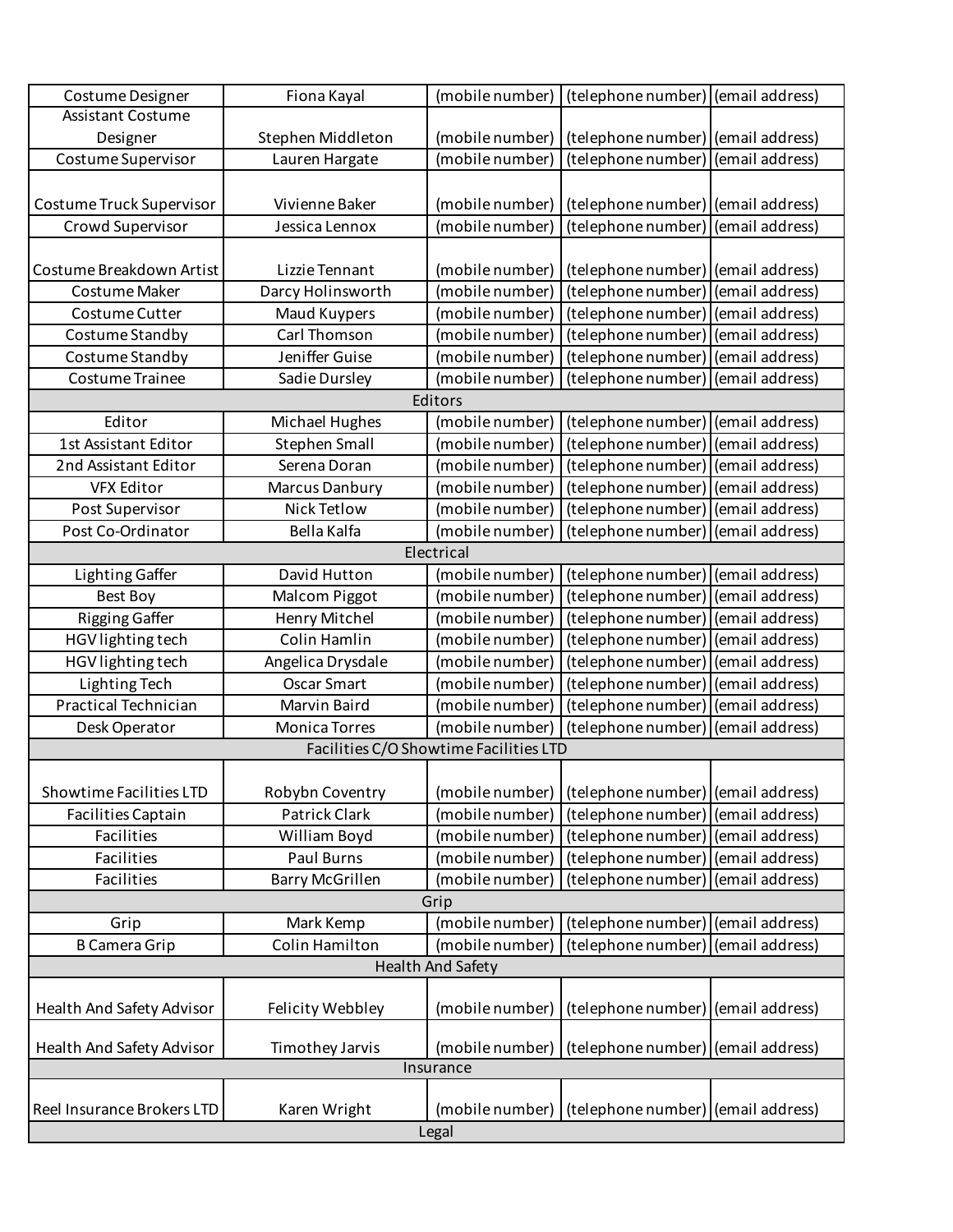| Director Of CommerceAnd    |                         |                 |                                                    |                 |
|----------------------------|-------------------------|-----------------|----------------------------------------------------|-----------------|
| <b>Buisness Affairs</b>    | Jeniffer Davis          | (mobile number) | (telephone number) (email address)                 |                 |
|                            |                         | Locations       |                                                    |                 |
| Locations Manager          | Roz Laird               | (mobile number) | (telephone number) (email address)                 |                 |
| Unit Manager               | <b>Ripley Ross</b>      | (mobile number) | (telephone number) (email address)                 |                 |
| <b>Locations Assistant</b> | Richie MacAlister       | (mobile number) | (telephone number) (email address)                 |                 |
|                            |                         | Make-Up         |                                                    |                 |
| Make-Up Designer           | Kate Webber             | (mobile number) | (telephone number) (email address)                 |                 |
| Make-up Supervisor         | Jamey Benton            | (mobile number) | (telephone number) (email address)                 |                 |
| Make-Up Artist             | Caroline Worral         | (mobile number) | (telephone number) (email address)                 |                 |
| Make-up Artist             | Ray Kerr                | (mobile number) | (telephone number) (email address)                 |                 |
|                            |                         |                 |                                                    |                 |
| Junior Make-Up Artist      | Molly Bradshaw          | (mobile number) | (telephone number) (email address)                 |                 |
| Make-Up Trainee            | Dominic Newson          | (mobile number) | (telephone number) (email address)                 |                 |
|                            |                         | Medic           |                                                    |                 |
| C/O Set Med                | Joanne Cumeford         | (mobile number) | (telephone number) (email address)                 |                 |
|                            |                         | Post            |                                                    |                 |
| <b>Post Production</b>     |                         |                 |                                                    |                 |
| supervisor                 | Imran Khan              | (mobile number) | (telephone number) (email address)                 |                 |
|                            |                         | Props           |                                                    |                 |
| <b>Property Master</b>     | Tony Aitken             | (mobile number) | (telephone number) (email address)                 |                 |
| <b>Standby Props</b>       | David Banks             | (mobile number) | (telephone number) (email address)                 |                 |
| <b>Standby Props</b>       | Orlagh Trainor          | (mobile number) | (telephone number) (email address)                 |                 |
| <b>Chargehand Dressing</b> |                         |                 |                                                    |                 |
| Props                      | <b>Harry Philips</b>    | (mobile number) | (telephone number) (email address)                 |                 |
| Dressing props             | Michael Jhonstone       | (mobile number) | (telephone number) (email address)                 |                 |
| Prophand                   | Mathew Richardson       | (mobile number) | (telephone number) (email address)                 |                 |
| Prophand                   | <b>Hillary Brady</b>    | (mobile number) | (telephone number) (email address)                 |                 |
| Stagehand                  | Suzanne Coatse          | (mobile number) | (telephone number) (email address)                 |                 |
| Storeman                   | Amir Jaffary            | (mobile number) | (telephone number) (email address)                 |                 |
|                            |                         | Publicity       |                                                    |                 |
| Premier Publicity          | Mohamad Bdewi           |                 | (mobile number) (telephone number) (email address) |                 |
| <b>Premier Publicity</b>   | Geraldo Altomare        | (mobile number) | (telephone number) (email address)                 |                 |
| <b>Premier Publicity</b>   | Marina Kelman           | (mobile number) | (telephone number) (email address)                 |                 |
| Premier Publicity          | Poppy Rashford          | (mobile number) | (telephone number) (email address)                 |                 |
| Stills Photographer        | Gerard Reily            | (mobile number) | (telephone number) (email address)                 |                 |
| <b>EPK</b>                 | Connor Osulivan         | (mobile number) | (telephone number)                                 | (email address) |
|                            |                         | Rigger          |                                                    |                 |
| Rigger                     | Harrison Brady          | (mobile number) | (telephone number) (email address)                 |                 |
| SFX C/O Reel SFX           |                         |                 |                                                    |                 |
| <b>Production Manager</b>  | <b>Emily Thornbrook</b> | (mobile number) | (telephone number) (email address)                 |                 |
| <b>SFX Supervisor</b>      | <b>Glynn Davies</b>     | (mobile number) | (telephone number) (email address)                 |                 |
| <b>SFX Supervisor</b>      | Kyle Jeremy             | (mobile number) | (telephone number) (email address)                 |                 |
| <b>SFX Technician</b>      | <b>Bob Enfield</b>      | (mobile number) | (telephone number) (email address)                 |                 |
| Sound                      |                         |                 |                                                    |                 |
| Sound Recordist            | Cammy Campbell          | (mobile number) | (telephone number) (email address)                 |                 |
| Boom Op                    | Jackson Niven           | (mobile number) | (telephone number) (email address)                 |                 |
| 2nd Assistant Sound        | Kelly Walsh             | (mobile number) | (telephone number) (email address)                 |                 |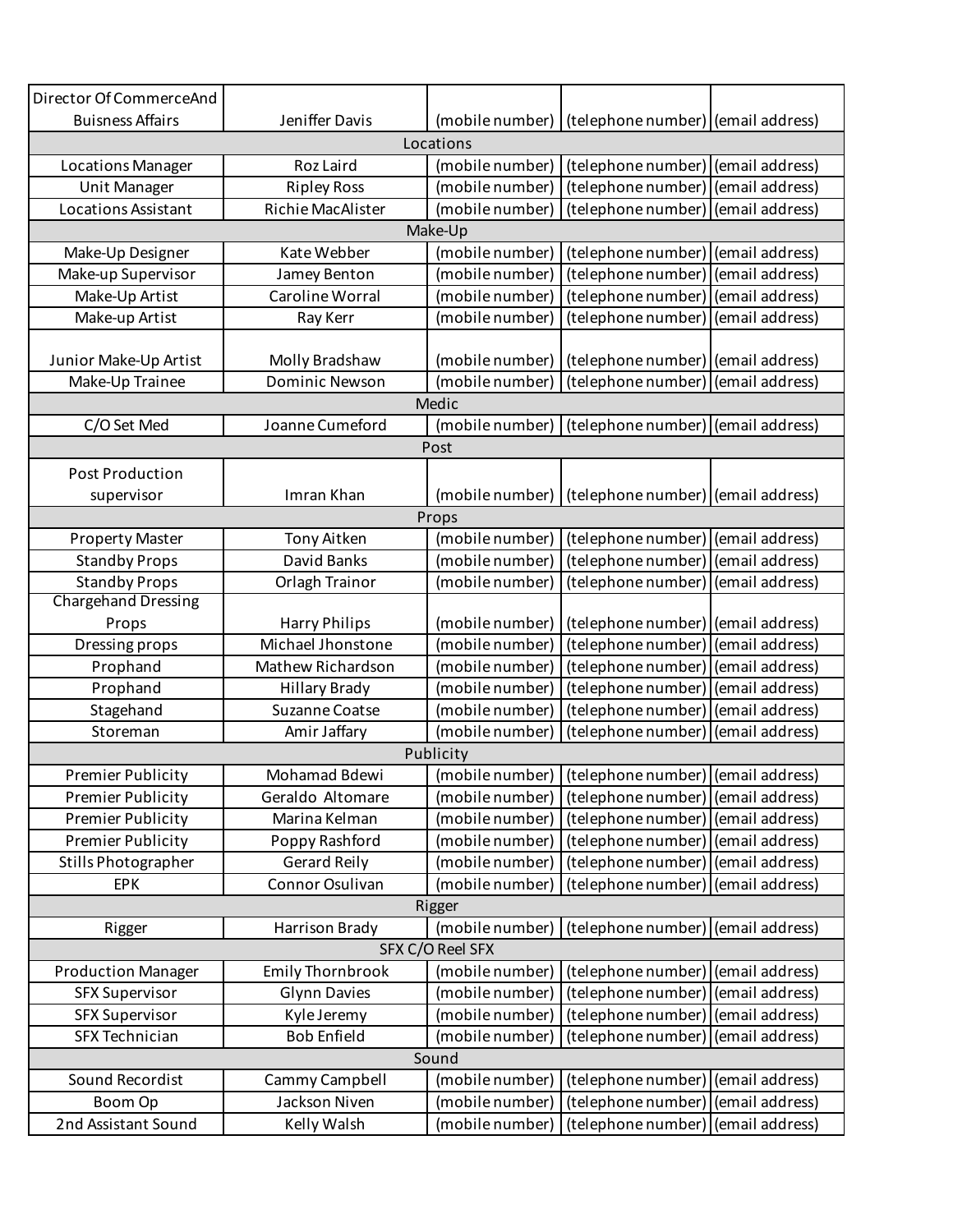| 3rd Assistant Sound                               | Tamika Williamson       |                        | (mobile number)   (telephone number)   (email address) |  |  |
|---------------------------------------------------|-------------------------|------------------------|--------------------------------------------------------|--|--|
| Stunts                                            |                         |                        |                                                        |  |  |
| <b>Stunt Coordinator</b>                          | Dona Minouge            | (mobile number)        | (telephone number) (email address)                     |  |  |
| <b>Assistant Stunt</b>                            |                         |                        |                                                        |  |  |
| Coordinator                                       | Anita Kaur              |                        | (mobile number)   (telephone number)   (email address) |  |  |
|                                                   |                         | <b>Studio Contacts</b> |                                                        |  |  |
| <b>Studio Manager</b>                             | Sameena Amijid          | (mobile number)        | (telephone number) (email address)                     |  |  |
| Assistant Studio Manager                          | Colby Robertson         | (mobile number)        | (telephone number) (email address)                     |  |  |
| <b>Security Control Room</b>                      | Travis Broadman         |                        | (mobile number)   (telephone number)   (email address) |  |  |
|                                                   |                         | Transport              |                                                        |  |  |
| <b>Transport Captain</b>                          | <b>Steve Burley</b>     | (mobile number)        | (telephone number) (email address)                     |  |  |
| Unit Driver                                       | Davie Beveridge         | (mobile number)        | (telephone number) (email address)                     |  |  |
| <b>Unit Driver</b>                                | <b>Peter Stewart</b>    | (mobile number)        | (telephone number) (email address)                     |  |  |
| Minibus Driver                                    | Sean Feeney             | (mobile number)        | (telephone number) (email address)                     |  |  |
|                                                   |                         | <b>VFX</b>             |                                                        |  |  |
| <b>VFX Supervisor</b>                             | Mathew Brady            | (mobile number)        | (telephone number) (email address)                     |  |  |
| <b>Executive Producer</b>                         | Patsy Butcher           | (mobile number)        | (telephone number) (email address)                     |  |  |
| Head Of Production / VFX                          |                         |                        |                                                        |  |  |
| Producer                                          | Jean Christophe Collard | (mobile number)        | (telephone number) (email address)                     |  |  |
| <b>VFX Producer</b>                               | <b>Bernard Watson</b>   | (mobile number)        | (telephone number) (email address)                     |  |  |
| <b>Technical Director</b>                         | Ericka Blackford        | (mobile number)        | (telephone number) (email address)                     |  |  |
| <b>VFX</b>                                        | Mhari Sturgeon          | (mobile number)        | (telephone number) (email address)                     |  |  |
|                                                   |                         |                        |                                                        |  |  |
| PLEAS NOTIFY IF THERE ARE ANY ERRORS OR OMISSIONS |                         |                        |                                                        |  |  |